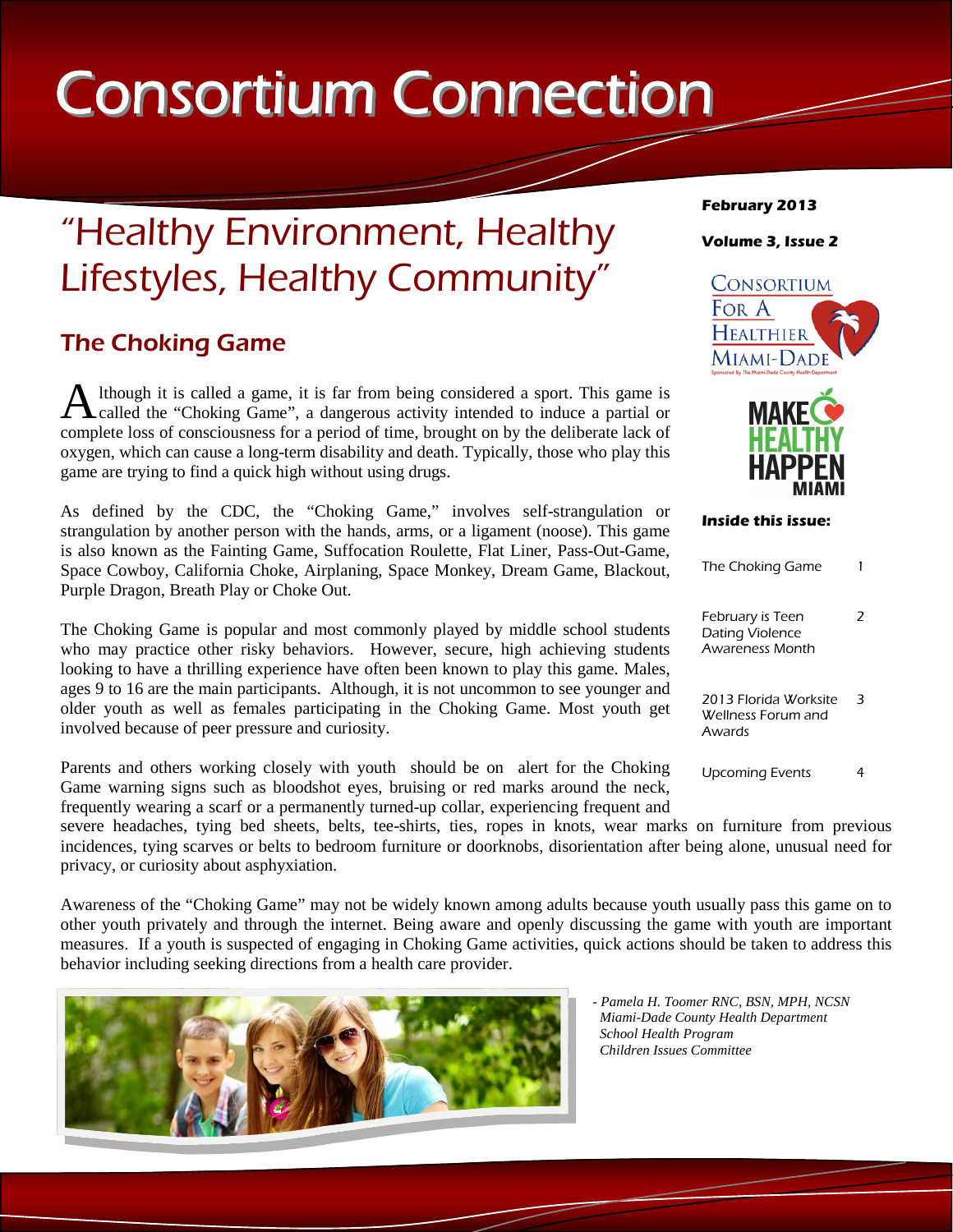

## February is Teen Dating Violence Awareness Month

The Consortium for a Healthier Miami-Dade wants you to know that there's a lot you can do to prevent teen dating violence and abuse.

Be aware that abuse can come in many forms including:

- **Physical Abuse**: Any intentional use of physical force with the intent to cause fear or injury, like hitting, shoving, biting, strangling, kicking or using a weapon.
- **Verbal or Emotional Abuse:** Non-physical behaviors such as threats, insults, constant monitoring, humiliation, intimidation, isolation or stalking.
- **Sexual Abuse:** Any action that impacts a person's ability to control their sexual activity or the circumstances in which sexual activity occurs, including rape, coercion or restricting access to birth control.
- **Digital Abuse:** Use of technologies and/or social media networking to intimidate, harass or threaten a current or ex-dating partner. This could include demanding passwords, checking cell phones, cyber bullying, sexting, excessive or threatening texts or stalking on Facebook or other social media.

One of the most important things you can do is keep the lines of communication open with your kids. Take steps to make a difference:

- Be a role model treat your kids and others with respect.
- Start talking to your kids about healthy relationships early before they start dating.
- Get involved with efforts to prevent dating violence at your teen's school.
- Call the National Dating Abuse Helpline at 1-866-331-9474 or text "loveis" to 77054, if you are worried about you teen.

You can help keep your loved ones safe and healthy. For additional information visit: http://www.breakthecycle.org/.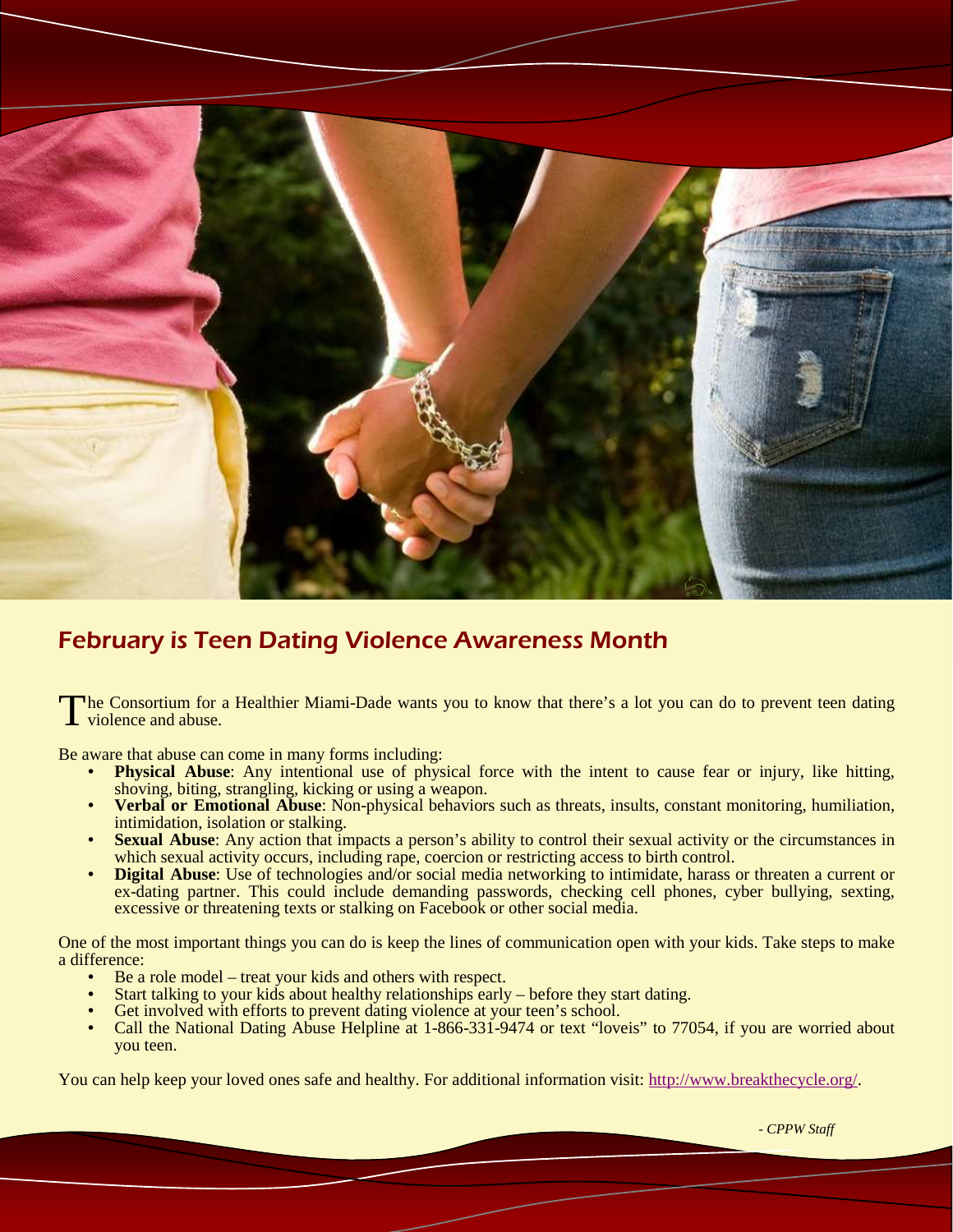## **2013 FLORIDA WORKSITE WELLNESS FORUM AND AWARDS**

## Friday, April 12, 2013 7:30am - 4:30pm

## **Miami Beach Resort** 4833 Collins Avenue

Miami Beach, FL 33140

**3 RN, RD, CHES OR HR CREDITS AVAILABLE** 

## **HY WORKSITE WELLNESS?**

This FIFTH ANNUAL Awards Ceremony presents an exciting opportunity to hear from a national leader in the field as well as meet local businesses already working to foster loyal employees and reduce their bottom line through worksite wellness.

## **A CALL FOR NOMINATIONS!**

### **The DEADLINE for submission is Monday, March 18, 2013 at 12:00pm!**

Winners of the three categories will receive a **\$500** award to be used toward their program and will become honorary members of the Winners Circle:

- **Small Employer Group:** < 500 employees
- **Mid-Sized Employer Group:** 500 -1,000 employees
- **Large Employer Group:** > 1,000 employees

*Nominees are strongly encouraged to attend the Awards Luncheon. Each nominated organization with a complete verified submission will receive a free ticket to the morning educational session with the purchase (limited to two (2) attendees per nominated organization).* 

**Visit www.worksitewellnessawards.org for additional details.**